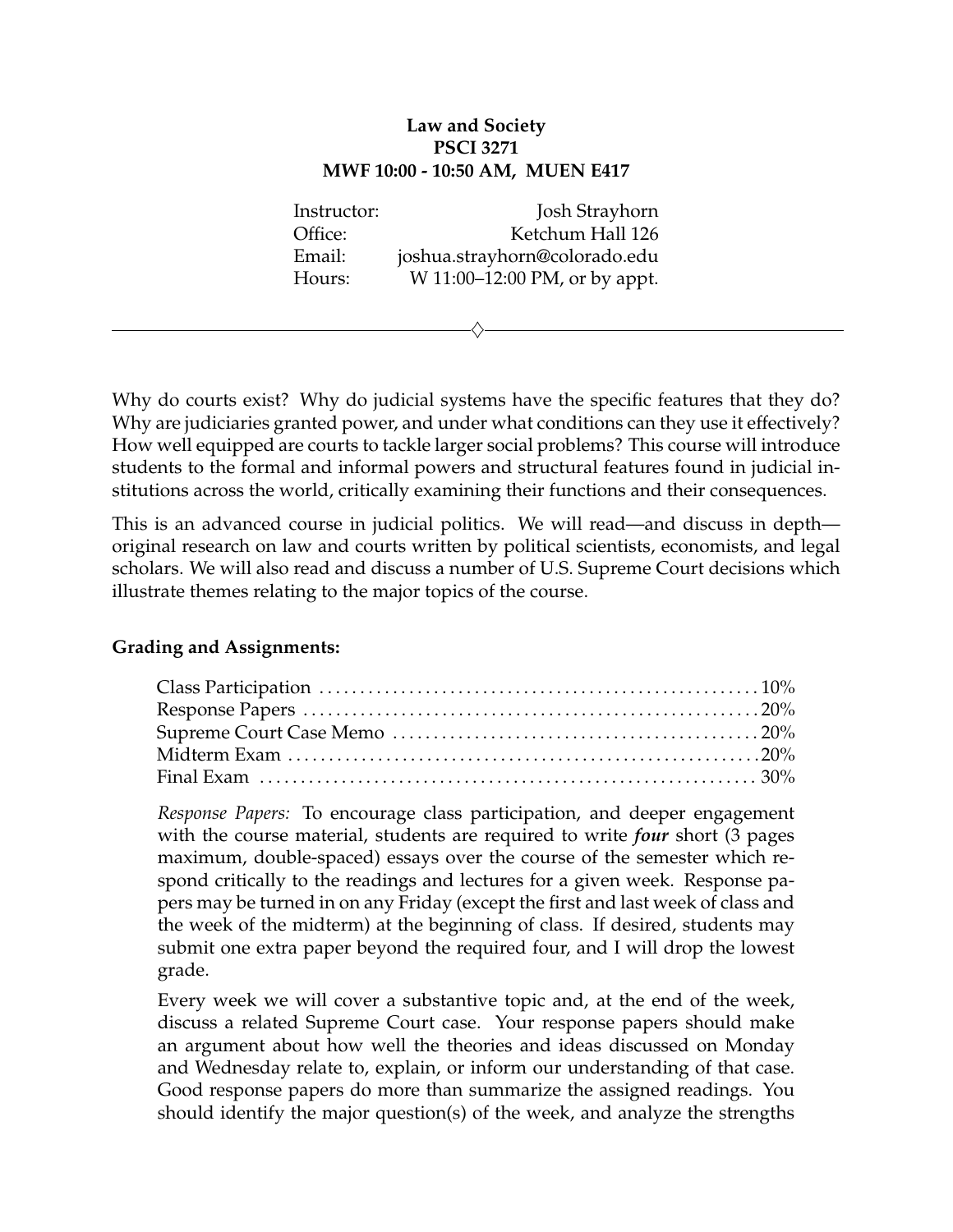and weaknesses of theoretical approaches to that question, in light of how well they apply to an actual decision. Some questions to think about when starting to write: Do that week's readings and lecture help make sense of why the Court did what it did? Why or why not? Do they leave important questions unanswered? Are concepts and ideas from earlier weeks also useful for understanding the case?

*Supreme Court Case Memo:* Students will write a medium-length (8–10 page) memo providing in-depth description and analysis of a Supreme Court decision. Students may choose the case they would like to write about, with the stipulation that it not be a case already on the syllabus, and that it be cleared with me beforehand. Generally speaking, you should focus on cases of particular legal or historical importance.

The memo should analyze the case in a fashion similar to the weekly response papers, but in more depth, exploring how a variety of scholarly approaches to understanding courts and their role in the political and social system might provide insight into the Court's actions. Why was the case politically or socially significant? What contextual factors might have influenced the Court's decision? How did elected officials or the public respond to the case? What theories from the class are most helpful, in your opinion, for understanding the case and its outcome? Which are least helpful? Does the case provide evidence for or against any particular approach to thinking about how courts work?

The Supreme Court Case Memo is due before class on Wednesday, May 1st.

*Exams:* Students will take two in-class, closed-book exams, a midterm and final. Both exams will be a combination of short-answer and essay. The final will be comprehensive. The midterm will be held on Friday, March 1st, during our usual class time. The final exam will be held at the university-wide time slot assigned for our class, which is Monday, May 7th from 4:30 PM–7:00 PM.

## **Important Dates**:

**Email and Late Work Policy**: All assignments should be turned into me in hard copy at the beginning of the relevant class. I will not accept emailed copies. Because there are so many more weeks than response papers due, late response papers will not be accepted for any reason. Late copies of the Supreme Court Case Memo will be penalized 10 points for every 24 hours they are late.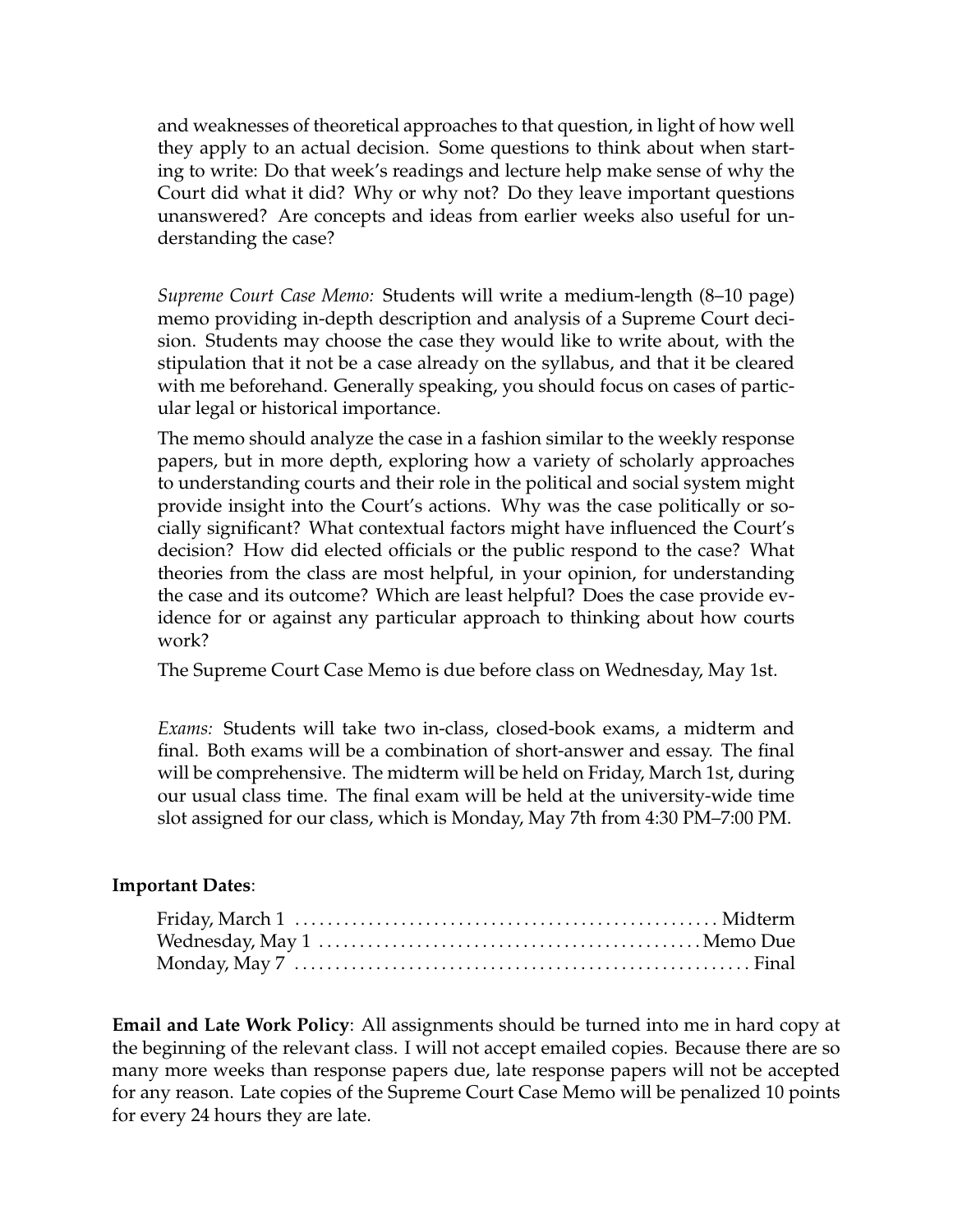**Academic Honesty**: All students enrolled in a University of Colorado Boulder course are responsible for knowing and adhering to the Honor Code. Violations of the policy may include: plagiarism, cheating, fabrication, lying, bribery, threat, unauthorized access to academic materials, clicker fraud, submitting the same or similar work in more than one course without permission from all course instructors involved, and aiding academic dishonesty. All incidents of academic misconduct will be reported to the Honor Code (honor@colorado.edu); 303-492-5550). Students who are found responsible for violating the academic integrity policy will be subject to nonacademic sanctions from the Honor Code as well as academic sanctions from the faculty member. Additional information regarding the Honor Code academic integrity policy can be found at the Honor Code Office website.

**Accommodations**: If you qualify for accommodations because of a disability, please submit your accommodation letter from Disability Services to me in a timely manner so that your needs can be addressed. Disability Services determines accommodations based on documented disabilities in the academic environment. Information on requesting accommodations is located on the Disability Services website. Contact Disability Services at 303-492-8671 or dsinfo@colorado.edu for further assistance. If you have a temporary medical condition or injury, see Temporary Medical Conditions under the Students tab on the Disability Services website.

Campus policy regarding religious observances requires that faculty make every effort to deal reasonably and fairly with all students who, because of religious obligations, have conflicts with scheduled exams, assignments or required attendance. If you have a conflict with one of the scheduled exam dates in this class due to a religious observance, you may notify me at least two weeks in advance and we will arrange an alternative time.

**Classroom Behavior**: Students and faculty each have responsibility for maintaining an appropriate learning environment. Those who fail to adhere to such behavioral standards may be subject to discipline. Professional courtesy and sensitivity are especially important with respect to individuals and topics dealing with race, color, national origin, sex, pregnancy, age, disability, creed, religion, sexual orientation, gender identity, gender expression, veteran status, political affiliation or political philosophy. Class rosters are provided to the instructor with the student's legal name. I will gladly honor your request to address you by an alternate name or gender pronoun. Please advise me of this preference early in the semester so that I may make appropriate changes to my records. For more information, see the policies on classroom behavior and the Student Code of Conduct.

The University of Colorado Boulder (CU Boulder) is committed to fostering a positive and welcoming learning, working, and living environment. CU Boulder will not tolerate acts of sexual misconduct (including sexual assault, exploitation, harassment, dating or domestic violence, and stalking), discrimination, and harassment by members of our community. Individuals who believe they have been subject to misconduct or retaliatory actions for reporting a concern should contact the Office of Institutional Equity and Com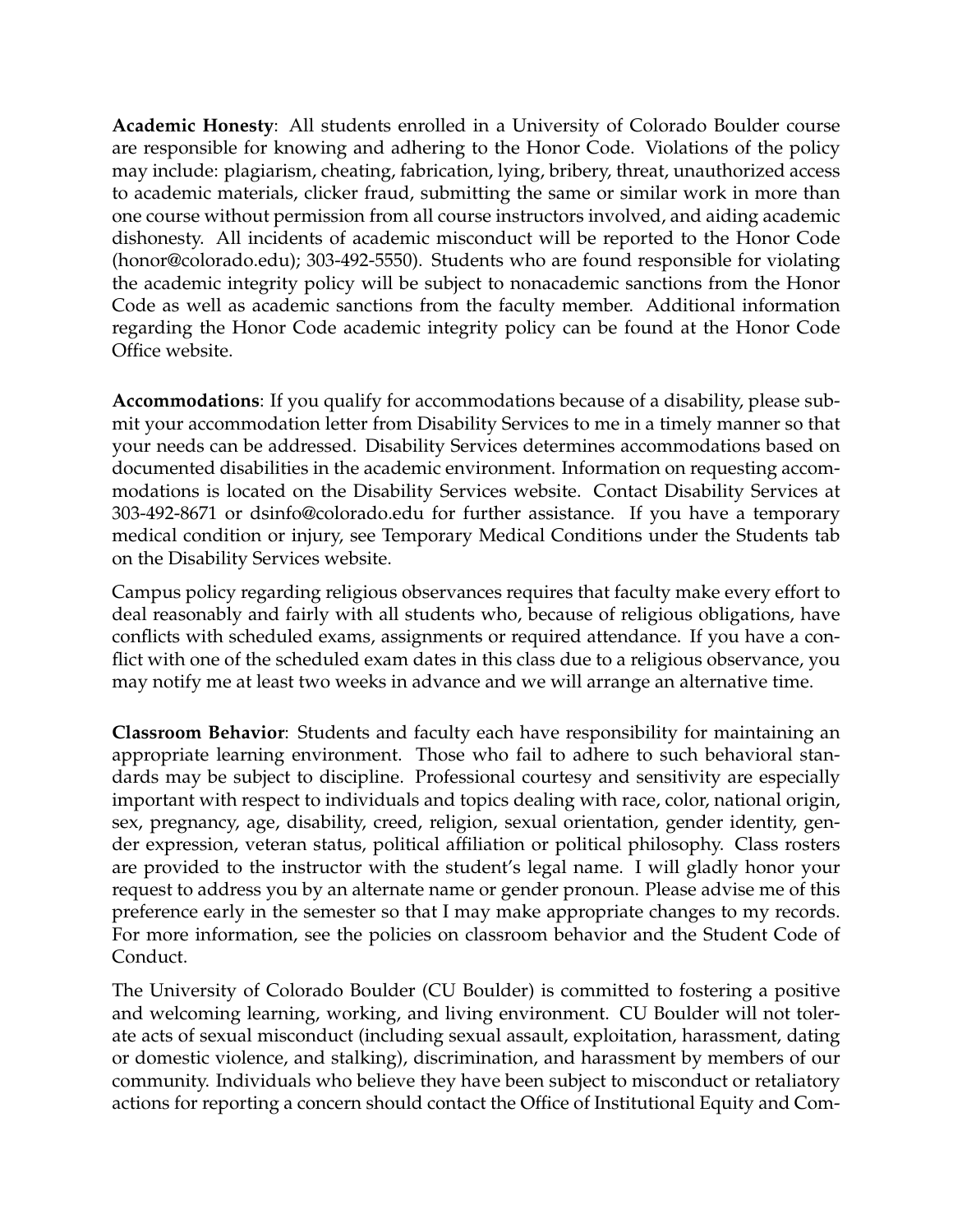pliance (OIEC) at 303-492-2127 or cureport@colorado.edu. Information about the OIEC, university policies, anonymous reporting, and the campus resources can be found on the OIEC website.

Please know that faculty and instructors have a responsibility to inform OIEC when made aware of incidents of sexual misconduct, discrimination, harassment and/or related retaliation, to ensure that individuals impacted receive information about options for reporting and support resources.

**Syllabus Changes**: This syllabus represents a general plan for the course; I reserve the right to deviate from it if necessary. Students will be given advance notification of any changes to the syllabus.

## **Course Schedule and Required Readings:**

The course has one required textbook.

Whittington, Keith, Daniel Kelemen and Gregory Caldeira. 2010. *The Oxford Handbook of Law and Politics*. Oxford: Oxford University Press.

The required readings for each date are listed below. Listed readings from the Handbook (**HB**) are indicated by their chapter number. Readings found on online reserve (**OR**) are denoted either by author or, for Supreme Court cases, by name.

| • $1/16$ : HB 1                               |
|-----------------------------------------------|
| • $1/18$ : HB 22, Llewellyn (OR)              |
|                                               |
| $\bullet$ 1/21: <b>NO CLASS</b> (MLK holiday) |
| • $1/23$ : HB 41                              |
| • $1/25$ : Bush v. Gore (OR), Gillman (OR)    |
|                                               |
| $\bullet$ 1/28: Toharia (OR), HB 5            |
| • $1/30$ : HB 7                               |
| • $2/1$ : Brown v. Board of Education (OR)    |
|                                               |
| • $2/4$ : HB 32, HB 27                        |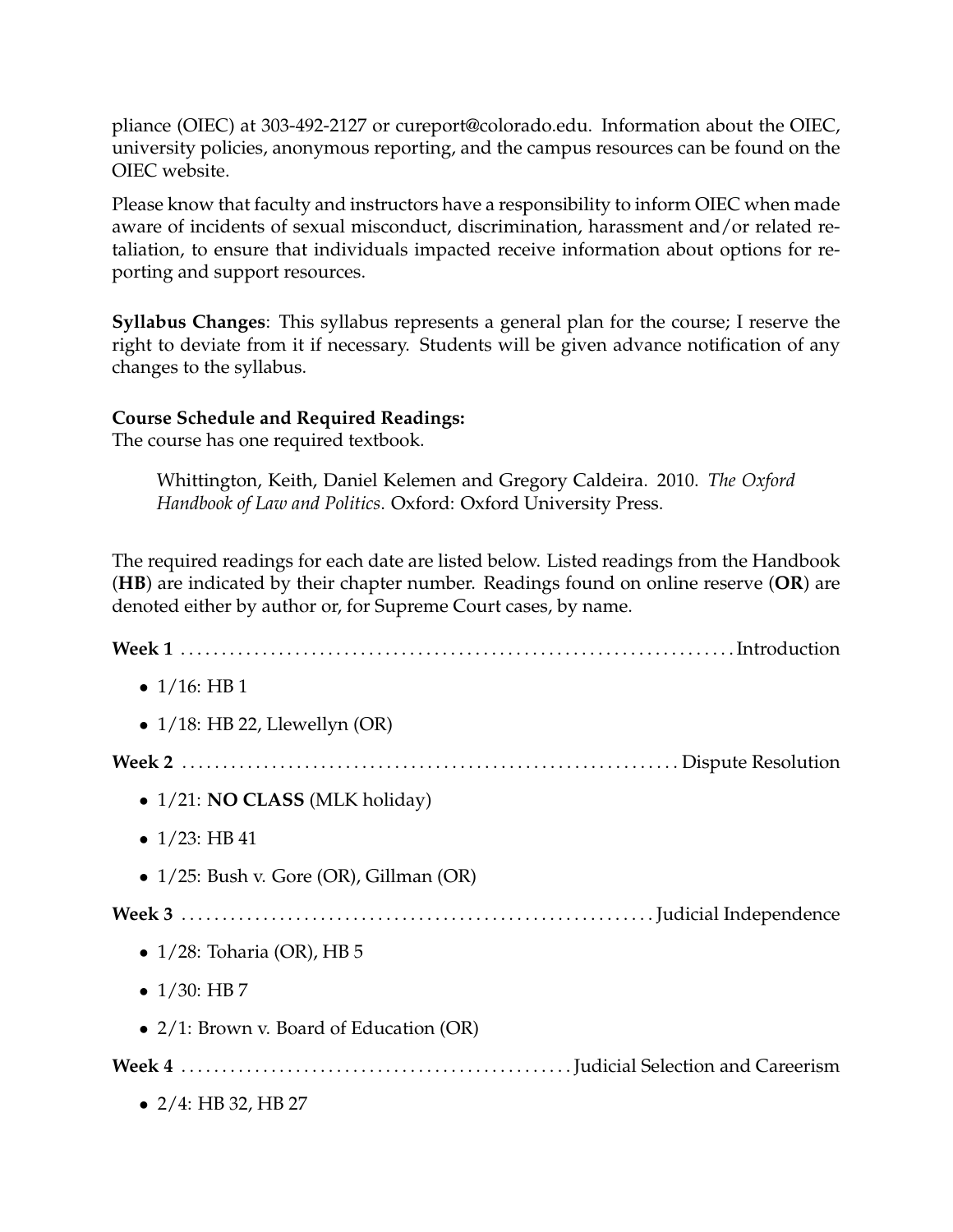| • 2/6: Ramseyer and Rasmusen (OR)                                      |
|------------------------------------------------------------------------|
| • 2/8: Caperton v. A.T. Massey Coal (OR)                               |
|                                                                        |
| • $2/11$ : HB 29                                                       |
| • $2/13$ : HB 15                                                       |
| • 2/15: Gideon v. Wainwright (OR)                                      |
|                                                                        |
| $\bullet$ 2/18: Shepsle (OR), HB 16                                    |
| • $2/20$ : North and Weingast (OR)                                     |
| $\bullet$ 2/22: Kelo v. New London (OR)                                |
|                                                                        |
| $\bullet$ 2/25: HB 5, HB 6                                             |
| • $2/27$ : HB 23                                                       |
| $\bullet$ 3/1: MIDTERM EXAM                                            |
|                                                                        |
| • $3/4$ : Dahl (OR), HB 37                                             |
| • 3/6: HB 8, Whittington (OR)                                          |
| • $3/8$ : Trump v. Hawaii (OR)                                         |
|                                                                        |
| $\bullet$ 3/11: HB 3                                                   |
| • $3/13$ : HB 10                                                       |
| • 3/15: National Federation of Independent Businesses v. Sebelius (OR) |
|                                                                        |
| $\bullet$ 3/18: Rosenberg Ch. 1 (OR)                                   |
| $\bullet$ 3/20: Rosenberg Ch. 2 (OR)                                   |
| $\bullet$ 3/22: Roe v. Wade (OR)                                       |
|                                                                        |